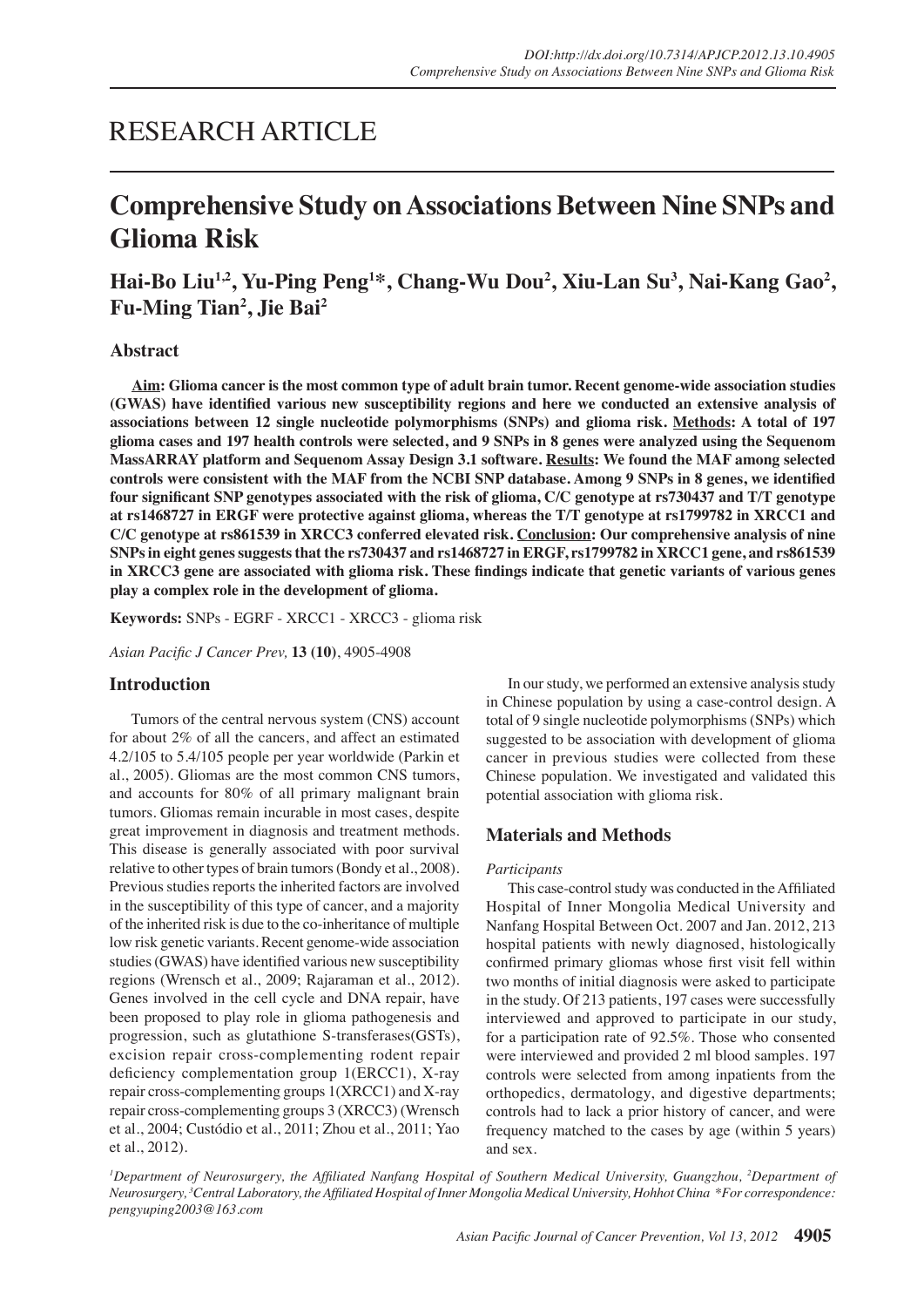**Table 1. Basic Characteristics of Cases and Controls**

| Characteristics      | Cases<br>$N = 312$ | $\%$         | Controls<br>$N = 312$ | %            | P value |
|----------------------|--------------------|--------------|-----------------------|--------------|---------|
| Sex                  |                    |              |                       |              |         |
| Male                 | 185                | 59.2         | 171                   | 54.7         | 0.26    |
| Female               | 127                | 40.8         | 141                   | 45.3         |         |
| Age                  | $\Omega$           |              | $\Omega$              |              |         |
| $\leq 50$            | 167                | 53.6         | 179                   | 57.5         | 0.33    |
| >50                  | 145                | 46.4         | 133                   | 42.5         |         |
| Mean age             |                    | $51.7 + 8.1$ |                       | $52.0 + 8.5$ |         |
| Histological type    | $\Omega$           |              |                       |              |         |
| Astrocytoma          | 181                | 58.1         |                       |              |         |
| Ependymoma           | 24                 | 7.8          |                       |              |         |
| Glioblastoma         | 39                 | 12.4         |                       |              |         |
| Oligodendroglioma 11 |                    | 3.4          |                       |              |         |
| Other                | 57                 | 18.3         |                       |              |         |

| Single nucleotide Minor Alleles |   |       | MAF <sup>a</sup> |                                      | $HWE$ (P value) <sup>b</sup> |        |
|---------------------------------|---|-------|------------------|--------------------------------------|------------------------------|--------|
| polymorphism                    |   |       |                  | Case Control From dbSNP Case Control |                              |        |
| TERT (rs2853676)                | G | 0.261 | 0.239            | 0.23                                 | 0.078                        | 0.454  |
| ERBB2 (rs2952155)               | т | 0.401 | 0.381            | 0.375                                | < 0.05                       | 0.064  |
| VEGFR (rs3828550)               | т | 0.323 | 0.351            | 0.352                                | < 0.05                       | 0.062  |
| EGFR (rs4947986)                | G | 0.358 | 0.332            | 0.333                                | < 0.05                       | 0.056  |
| GSTP (rs1695)                   | G | 0.297 | 0.323            | 0.325                                | < 0.05                       | 0.1    |
| ERGF (rs730437)                 | C | 0.379 | 0.449            | 0.452                                | < 0.05                       | < 0.05 |
| ERGF (rs1468727)                | T | 0.249 | 0.297            | 0.289                                | 0.924                        | 0.839  |
| XRCC1 (rs1799782)               | T | 0.219 | 0.145            | 0.13                                 | 0.128                        | 0.103  |
| XRCC3 (rs861539)                | C | 0.322 | 0.261            | 0.25                                 | 0.813                        | 0.092  |

a, Minor Allele Frequency; b, Hardy-Weinberg equilibrium

#### *Genotyping*

9 kinds of candidate SNPs in 8 genes were selected from polymorphisms with previously established association with adult's glioma (Andersson et al., 2010; Hu et al., 2011; Zhou et al., 2011). Genomic DNA was extracted from whole blood by using TIANamp blood DNA kit (Tiangen Biotech, Beijing, China). A multiplexed SNP single base extension (SBE) assays was designed by using Sequenom Assay Design 3.1 software (Sequenom, San Diego, CA, USA) according to the manufacturer's instructions. Genotyping was performed by using a 384 well plate format on the Sequenom MassARRAY platform (Sequenom, San Diego, USA). Data management and analysis were performed by using Sequenom Assay Design 3.1 software as previous described (Thomas et al., 2007; Gabriel et al., 2009). For quality control, and a random sample of 10% of cases and controls was genotyped again by different researchers. The reproducibility was 100%.

#### *Statistical analysis*

Statistical analysis was performed by using Stata 8.0 (StataCorp, College Station, USA). Continuous variables were expressed as mean±standard deviation (SD), while categorical variables were shown as frequencies and percentages. Demographic characteristics were compared between cases and controls by means of a chi-square test and Student's t test. The genotype frequencies in control subjects for each SNP were tested for departure from Hardy-Weinberg equilibrium (HWE) using the chisquare test. Genotype frequencies and allele frequencies of glioma patients and controls were compared by using the chi-square test. Odds ratio (ORs) and 95% confidence

| Table 3. Association Between 9 SNP Genotypes and |  |  |  |
|--------------------------------------------------|--|--|--|
| the Risk of Glioma                               |  |  |  |

|                    | Single nucleotide No.(frequency) |          | OR <sup>1</sup> | OR <sup>2</sup> |              |                                         |  |
|--------------------|----------------------------------|----------|-----------------|-----------------|--------------|-----------------------------------------|--|
| polymorphism Cases |                                  |          |                 | Controls        |              |                                         |  |
| TERT (rs2853676)   |                                  |          |                 |                 |              |                                         |  |
| A/A                | 177                              |          | 56.7 183        | 58.8            | $1.0$ (Ref.) | $1.0$ (Ref.)                            |  |
| A/G                | 108                              | 34.5     | 108             | 34.7            |              | $1.03(0.73-1.47)$ $1.12(0.78-1.53)$     |  |
| G/G                | 27                               | 8.8      | 20              | 6.5             |              | 1.40(0.74-2.73) 1.46(0.82-2.84)         |  |
| ERBB2 (rs2952155)  |                                  |          |                 |                 |              |                                         |  |
| C/C                | 130                              | 42.7 145 |                 | 45.1            | $1.0$ (Ref.) | $1.0$ (Ref.)                            |  |
| C/T                | 114                              | 34.4 105 |                 | 33.6            |              | 1.21(0.84-1.76) 1.25(0.85-1.79)         |  |
| T/T                | 68                               | 22.9     | 62              | 21.3            |              | 1.22(0.79-1.90) 1.27(0.84-2.18)         |  |
| VEGFR (rs3828550)  |                                  |          |                 |                 |              |                                         |  |
| C/C                | 223                              |          | 50.4 214        | 48.3            | $1.0$ (Ref.) | $1.0$ (Ref.)                            |  |
| C/T                | 154                              |          | 34.7 147        | 33.2            |              | $1.01(0.74-1.36)$ $1.24(0.80-1.43)$     |  |
| T/T                | 66                               | 14.9     | 82              | 18.5            |              | $0.78(0.52 - 1.15)$ $0.93(0.68 - 1.37)$ |  |
| EGFR (rs4947986)   |                                  |          |                 |                 |              |                                         |  |
| A/A                | 147                              | 47.1     | 157             | 50.2            | $1.0$ (Ref.) | $1.0$ (Ref.)                            |  |
| A/G                | 107                              | 34.3 104 |                 | 33.2            |              | $1.10(0.76-1.59)$ $1.15(0.77-1.64)$     |  |
| G/G                | 58                               | 18.6     | 52              | 16.6            |              | 1.19(0.75-1.89) 1.23(0.78-1.96)         |  |
| GSTP (rs1695)      |                                  |          |                 |                 |              |                                         |  |
| A/A                | 160                              |          | 51.4 153        | 48.9            |              | $1.0$ (Ref.) $1.0$ (Ref.)               |  |
| A/G                | 118                              | 37.8     | 117             | 37.6            |              | $0.96(0.68-1.37)$ $0.98(0.71-1.44)$     |  |
| G/G                | 34                               | 10.8     | 42              | 13.5            |              | $0.77(0.45-1.32)$ $0.80(0.49-1.43)$     |  |
| ERGF (rs730437)    |                                  |          |                 |                 |              |                                         |  |
| A/A                | 144                              | 46.3 126 |                 | 40.3            | $1.0$ (Ref.) | $1.0$ (Ref.)                            |  |
| A/C                | 99                               | 31.6     | 92              | 29.6            |              | $0.94(0.63 - 1.39) 0.90(0.61 - 1.25)$   |  |
| C/C                | 69                               | 22.1     | 94              | 30.1            |              | $0.64(0.43-0.97)$ $0.55(0.36-0.88)$     |  |
| ERGF (rs1468727)   |                                  |          |                 |                 |              |                                         |  |
| C/C                | 249                              |          | 56.3 236        | 53.2            |              | $1.0$ (Ref.) $1.0$ (Ref.)               |  |
| C/T                | 166                              | 37.5 152 |                 | 34.3            |              | $1.03(0.77-1.39)$ $0.98(0.63-1.28)$     |  |
| T/T                | 27                               | 6.2      | 55              | 12.5            |              | $0.47(0.27-0.78)$ $0.44(0.23-0.73)$     |  |
| XRCC1 (rs1799782)  |                                  |          |                 |                 |              |                                         |  |
| C/C                | 294                              |          |                 | 66.3 334 75.5   |              | $1.0$ (Ref.) $1.0$ (Ref.)               |  |
| C/T                | 105                              | 23.6     | 89              | 20.1            |              | $1.34(0.96 - 1.88)$ $1.40(1.02 - 2.15)$ |  |
| T/T                | 45                               | 10.1     | 19              | 4.4             |              | 2.69(1.50-4.98) 2.66(1.48-4.88)         |  |
| XRCC3 (rs861539)   |                                  |          |                 |                 |              |                                         |  |
| T/T                | 223                              |          | 50.4 254        | 57.3            | $1.0$ (Ref.) | $1.0$ (Ref.)                            |  |
| T/C                | 154                              | 34.7 147 |                 | 33.3            |              | $1.19(0.88 - 1.61)$ $1.23(0.92 - 1.73)$ |  |
| C/C                | 66                               | 14.9     | 42              | 9.4             |              | 1.79(1.14-2.81) 1.83(1.22-2.94)         |  |

<sup>1</sup>Non-adjusted; <sup>2</sup>Adjusted for sex and age

intervals were calculated by using unconditional logistic regression analysis with adjustment for age and sex. Odds ratios (ORs) and 95% confidence intervals (CIs) were calculated by using conditional logistic regression adjusted for sex and age. All comparisons were two-sided, and P < 0.05 was regarded as statistically significant.

### **Results**

The mean ages of the cases and controls were 52.6±9.1 years and 51.7±9.3 years, respectively. There were no significant differences in the age or sex distribution between the two groups  $(P>0.05)$ . Of all the glioma patients, 58.4% were astrocytoma.

We assumed the minor allele frequencies (MAF) in cases and controls of each SNP in Table 2. We found the MAF among selected controls were consistent with the MAF from NCBI SNP database. Except for rs730437 in ERGF, eight SNPs were in line with the Hardy-Weinberg equilibrium among controls. However, rs2952155 in ERBB2, rs3828550 in VEGFR, rs4947986 in EGFR, rs1695 in GSTP and rs730437 in ERGF were not in line with Hardy-Weinberg equilibrium in cases (P<0.05).

Association results between 9 SNPs in 8 genes and the risk of glioma were showed in Table 3. We identified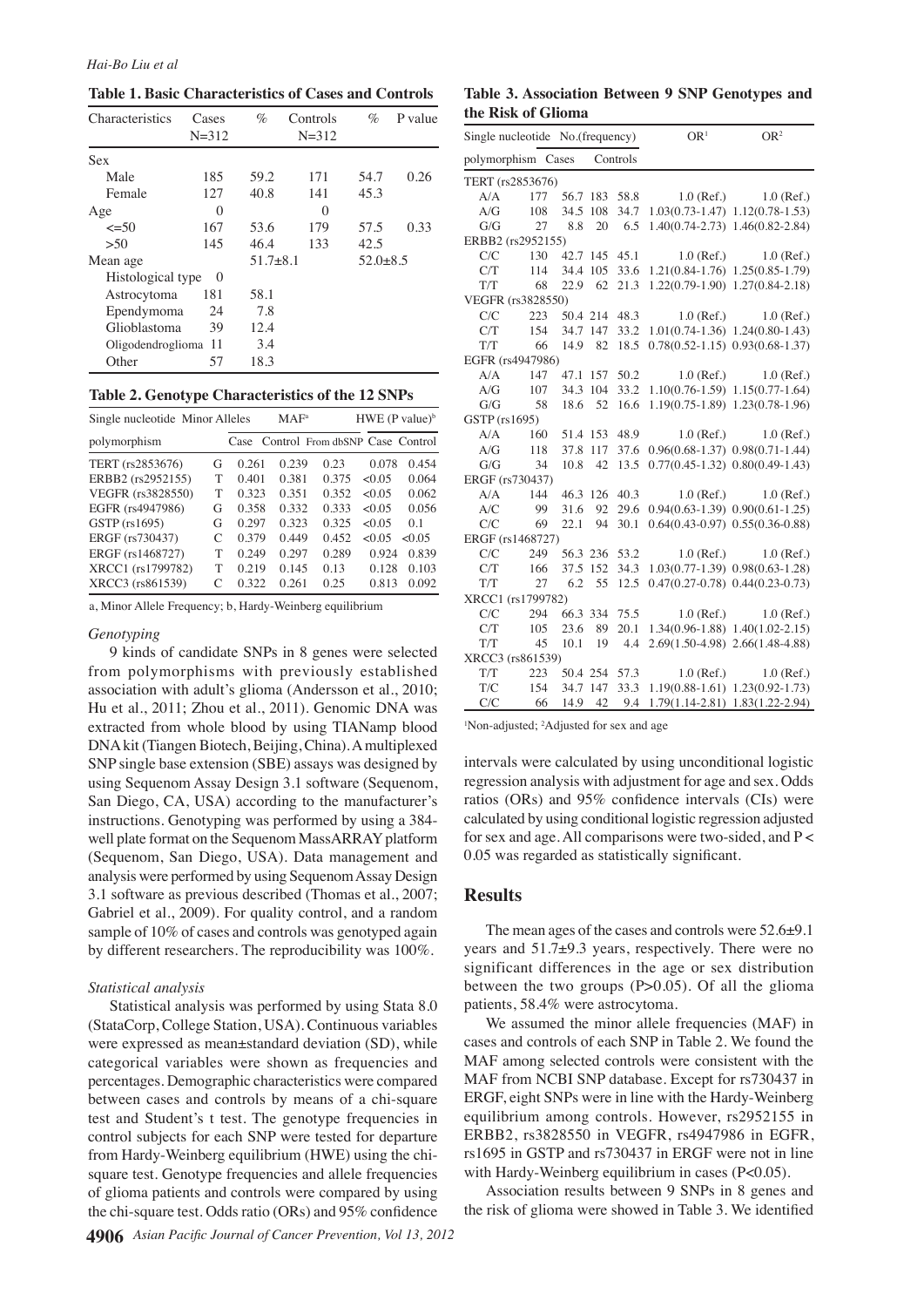four significant SNP genotypes associated with the risk of glioma, C/C genotype at rs730437 and T/T genotype at rs1468727 in ERGF were protective against glioma, with adjusted ORs and 95% CI of 0.55(0.36-0.88) and 0.44(0.23-0.73), respectively. However, the T/T genotype at rs1799782 in XRCC1 and C/C genotype at rs861539 in XRCC3 conferred elevated risk for glioma, with adjusted ORs and 95% CI of 2.66(1.48-4.88) and 1.83(1.22-2.94), respectively.

# **Discussion**

This study is, to our knowledge, the first to perform a comprehensive tagging of nine SNPs of eight genes and estimates their association with glioma risk. Our study found a rs730437 and rs1468727 in ERGF gene were associated with a 45% and 56% reduction in the risk of developing glioma, while rs1799782 in XRCC1 gene, and rs861539 in XRCC3 gene were associated with an increased risk of glioma.

The epidermal growth factor receptor (EGFR) regulates important cellular processes and is implicated in human tumors. Previous studies have assessed the several SNPs in EGFR gene for the association with the risk of several cancers, such as lung cancer, gastric cancer, breast cancer, prostate cancer and esophageal cancer (Wong et al., 1992; Tokunaga et al., 1995; Kharrat et al., 2007; Upadhyay et al., 2008; Perez et al., 2010; Han et al., 2011; Yun et al., 2012). Somatic alterations of the EGFR gene are common in glioma and influence several mechanisms of malignant transformation (Wong et al., 1992). Previous studies have shown the regulation of EGFR pathway plays an important role in glioma progression, and certain EGFR genotypes may be related to glioblastoma risk, which suggested the polymorphisms in EGFR have a role in the carcinogensis of glioma (Hedman and Henriksson, 2007; Andersson et al., 2010). Andersson et al reported the genotype TT of rs1468727 was associated with a decreased risk of gliomain European population, with an OR of 0.61 (Andersson et al., 2010). Another study conducted in Chinese population also indicated the genotype TT of rs1468727 and rs740437 was potentially associated with an increased risk of glioma (Hou et al., 2012). In our study, the results showed TT of rs1468727 and rs740437 in EGFR was associated with a decreased risk of glioma, which is consistence with previous study.

Our study suggests two DNA repair genes, rs1799782 in XRCC1 and rs861539 in XRCC3, contribute to the glioma susceptibility. It is well known that the only established environmental risk factor are ionizing radiation and ultraviolet rays (Sadetzki et al., 2005), these two types of radiation cause an accumulation of DNA damage. XRCC1 and XRCC3 participates in the DNA doublestrand break/recombination repair, previous studies showed these the polymorphisms of XRCC1 and XRCC3 have a role in the risk of various cancers, such as gastric cancer, ovarian cancer, pancreatic cancer, colorectal cancer and lung cancer (McWilliams et al., 2008; He et al., 2012; Liu et al., 2012; Wang et al., 2012; Wen et al., 2012; Zhao et al., 2012). Recently, several studies examined the association between rs1799782 in XRCC1 and rs861539

in XRCC3 and the risk of glioma (Felini et al., 2007; Kiuru et al., 2008; Hu et al., 2011; Zhou et al., 2011). All the studies are consistent with our results. A recent Finland study with 701 glioma and 1560 controls indicated rs861539 was associated with a three folds increased risk of glioma (Kiuru et al., 2008). Another Chinese study with 127 glioma cases showed that the homozygous T/T and heterozygotes C/T variants of XRCC1 codon 194 brought a 2.12-fold and 1.46-fold increased risk of glioma compared to the homozygous wild-type genotype (Hu et al., 2011). One meta-analysis reported that the XRCC3 241T allele is associated with increased risk for breast cancer risk in Asian and Caucasian populations (Lee et al., 2007). Polymorphisms in DNA repair genes may be associated with differences in repair of DNA damage, and thus influence the risk for developing tumors (Sreeja et al., 2008).

In conclusion, our comprehensive analysis of nine SNPs in the eight genes suggests that the rs730437 and rs1468727 in ERGF, rs1799782 in XRCC1 gene, and rs861539 in XRCC3 gene are associated with glioma risk. These findings indicate that genetic variants of various genes play a complex role in the development of glioma. Our study provides important information on the etiology of glioma. Furthermore, large-sample studies with standardized unbiases methods are needed to validate the results of our study.

## **Acknowledgements**

This research is supported by the staffs of Affiliated Nanfang Hospital of Southern Medical University and Affiliated Hospital of Inner Mongolia Medical University.

## **References**

- Andersson U, Schwartzbaum J, Wiklund F, et al (2010). A comprehensive study of the association between the EGFR and ERBB2 genes and glioma risk. *Acta Oncol*, **49**, 767-75.
- Bondy ML, Scheurer ME, Malmer B, et al (2008). Brain tumor epidemiology: consensus from the Brain Tumor Epidemiology Consortium. *Cancer*, **113**, 1953-68.
- Custódio AC, Almeida LO, Pinto GR, et al (2011). Analysis of the polymorphisms XRCC1Arg194Trp and XRCC1Arg399Gln in gliomas. *Genet Mol Res*, **10**, 1120-9.
- Felini MJ, Olshan AF, Schroeder JC, et al (2007). DNA repair polymorphisms XRCC1 and MGMT and risk of adult gliomas. *Neuroepidemiology*, **29**, 55-8.
- Gabriel S, Ziaugra L, Tabbaa D (2009). SNP genotyping using the Sequenom MassARRAY iPLEX platform. Current Protocols in Human Genetics, Chapter 2, Unit 2, 12.
- Kiuru A, Lindholm C, Heinävaara S, et al (2008). XRCC1 and XRCC3 variants and risk of glioma and meningioma. *J Neurooncol*, **88**, 135-42.
- Kharrat N, Al'Fadhli S, Rebai M, et al (2007). (AC) dinucleotide repeat polymorphism in intron 1 of human EGFR shows ethnic specificities and high evidence for association with breast cancer. *Int J Biol Markers*, **22**, 258-64.
- Han B, Zhou X, Zhang RX, et al. Mutations of the epidermal growth factor receptor gene in NSCLC patients. *Oncol Lett,* **2**, 1233-7.
- Hedman H, Henriksson R (2007). LRIG inhibitors of growth factor signallingdouble- edged swords in human cancer?